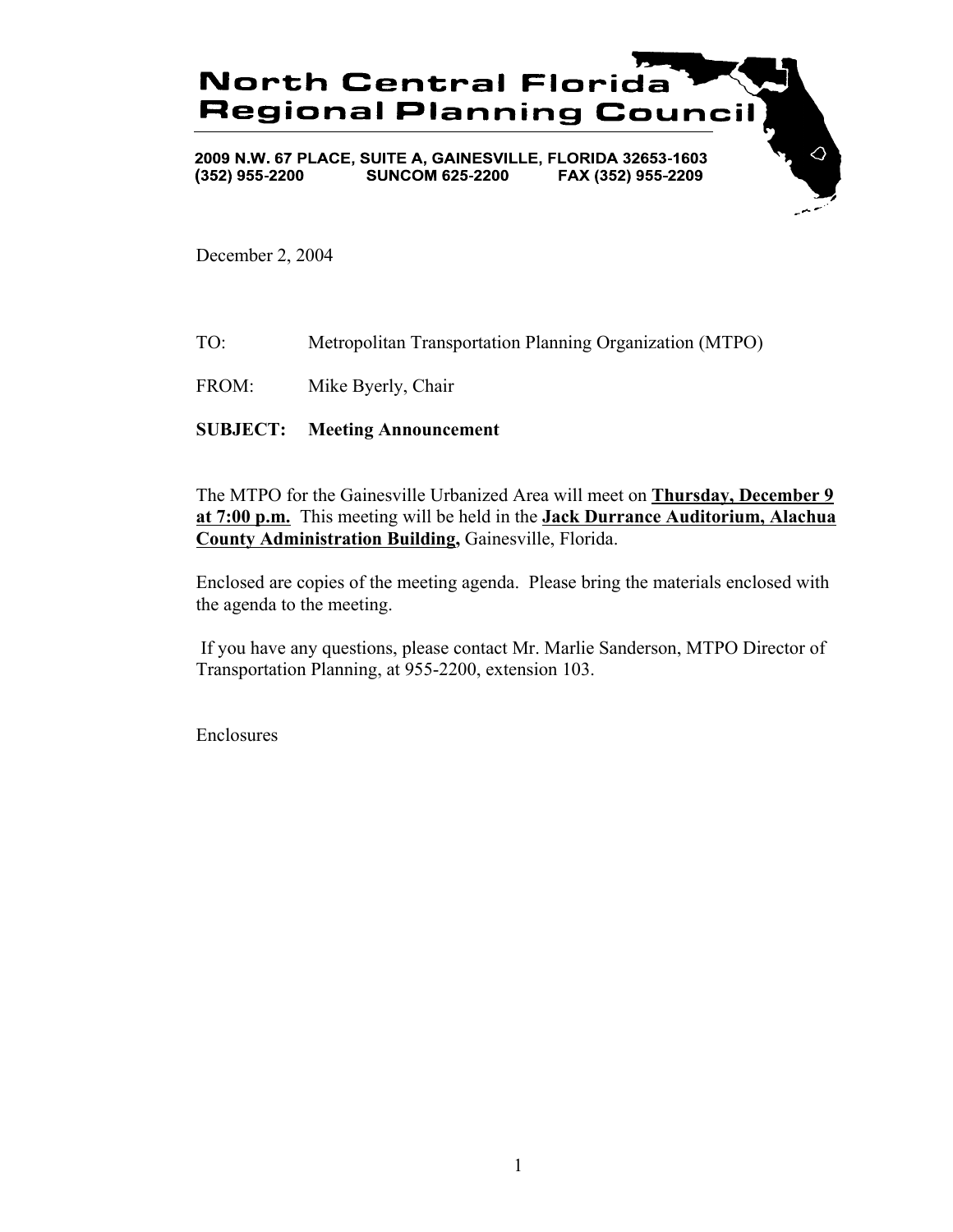

### **AGENDA**

### **METROPOLITAN TRANSPORTATION PLANNING ORGANIZATION FOR THE GAINESVILLE URBANIZED AREA**

**Jack Durrance Auditorium Thursday, 7:00 p.m. Alachua County Administration Building December 9, 2004 Gainesville, Florida**

### **STAFF RECOMMENDATION**

| Page $*3$   | I.  | <b>Approval of the Meeting Agenda</b><br>and Consent Agenda                                                                                                         | <b>APPROVE BOTH AGENDAS</b>                    |  |
|-------------|-----|---------------------------------------------------------------------------------------------------------------------------------------------------------------------|------------------------------------------------|--|
|             |     | The MTPO needs to review and approve both agendas                                                                                                                   |                                                |  |
| Page $*151$ | П.  | <b>Citizens Advisory Committee</b><br><b>Vacant Positions</b>                                                                                                       | <b>FILL TEN VACANT POSITIONS</b>               |  |
|             |     | The MTPO has ten applications for ten vacant positions                                                                                                              |                                                |  |
| Page $*179$ | Ш.  | <b>Bicycle/Pedestrian Advisory Board</b><br><b>Vacant Position</b>                                                                                                  | <b>FILL ONE VACANT POSITION</b>                |  |
|             |     | The MTPO has three applications for one vacant position                                                                                                             |                                                |  |
| Page $*191$ | IV. | <b>Landscape Plans-State Road 26A</b>                                                                                                                               | <b>APPROVE STAFF</b><br><b>RECOMMENDATIONS</b> |  |
|             |     | The Florida Department of Transportation (FDOT) has submitted landscape<br>plans for this project between SW 38 <sup>th</sup> Street and NW 21 <sup>st</sup> Street |                                                |  |
| Page $*223$ | V.  | Archer Road/S. 16th Avenue Charrette-<br><b>Final Testing and Evaluation</b>                                                                                        | <b>APPROVE STAFF</b><br><b>RECOMMENDATIONS</b> |  |
|             |     | The MTPO needs to approve final recommendations and implementation<br>plans for this charrette                                                                      |                                                |  |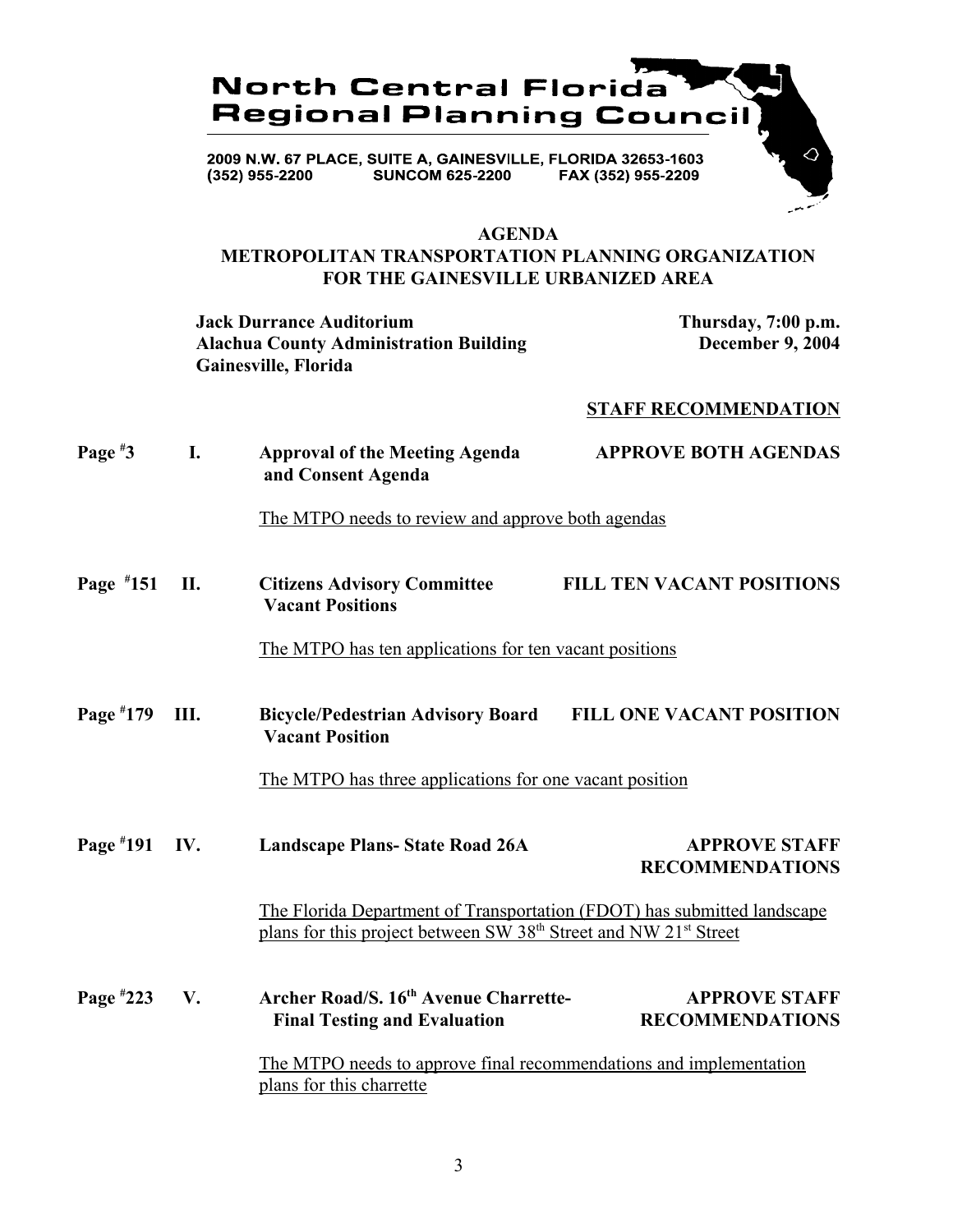| Page $*275$     | VI.  | <b>FDOT Tentative Five-Year Work</b><br>Program                                                                                                 | <b>APPROVE JOINT</b><br><b>RECOMMENDATIONS</b> |  |
|-----------------|------|-------------------------------------------------------------------------------------------------------------------------------------------------|------------------------------------------------|--|
|                 |      | Each year, the MTPO reviews FDOT's Work Program and decides if it wants<br>to request changes                                                   |                                                |  |
|                 | VII. | <b>Year 2025 Transportation Plan Update-</b>                                                                                                    |                                                |  |
| Page $*311$     |      | <b>Status Report</b><br>A.                                                                                                                      | <b>NO ACTION REQUIRED</b>                      |  |
|                 |      | The MTPO Consultant will discuss the current status of the plan update                                                                          |                                                |  |
| Page #313       |      | <b>Visioning Sessions</b><br><b>B.</b>                                                                                                          | <b>NO ACTION REQUIRED</b>                      |  |
|                 |      | The MTPO Consultant will discuss the results of the visioning sessions held<br>earlier this year                                                |                                                |  |
| Page #315       |      | $\mathbf{C}$ .<br><b>Random Telephone Survey of Households</b>                                                                                  | <b>APPROVE SURVEY</b>                          |  |
|                 |      | The MTPO Consultant will discuss the proposed survey questions                                                                                  |                                                |  |
| Page #323       |      | <b>Evaluation Factors</b><br>D.                                                                                                                 | <b>APPROVE FACTORS</b>                         |  |
|                 |      | The MTPO Consultant will discuss proposed evaluation factors and how they<br>will be developed                                                  |                                                |  |
| Page #329 VIII. |      | <b>Election of MTPO Officers</b>                                                                                                                | <b>ELECT OFFICERS</b>                          |  |
|                 |      | Each year, the MTPO elects a Chair, Vice-Chair and a Secretary-Treasurer                                                                        |                                                |  |
| Page #331       | IX.  | <b>MTPO Audit Review Committee</b>                                                                                                              | <b>APPROVE STAFF</b><br><b>RECOMMENDATION</b>  |  |
|                 |      | Each year, the MTPO appoints the Secretary-Treasurer and one other<br>member to this Committee                                                  |                                                |  |
| Page #333       | X.   | <b>MPOAC Representatives</b>                                                                                                                    | <b>APPOINT REPRESENTATIVES</b>                 |  |
|                 |      | The MTPO needs to appoint a voting and alternate member to this statewide<br>organization of metropolitan planning organizations by December 31 |                                                |  |
|                 |      | 4                                                                                                                                               |                                                |  |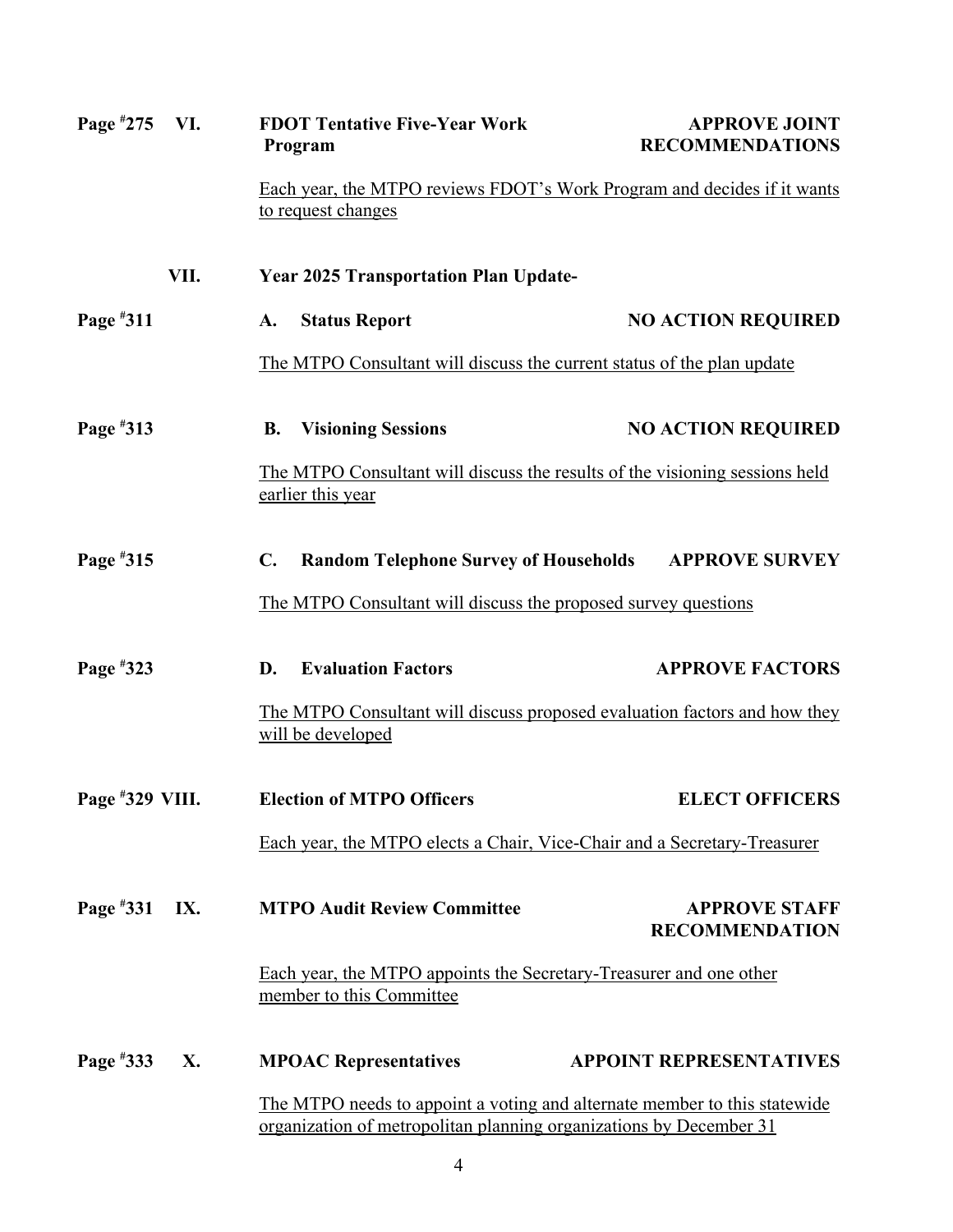# **Page # Gainesville Regional Airport Master DECIDE IF PRESENTATION Plan** IS NEEDED The Airport Director wants to know if the MTPO wants a presentation concerning the Airport Master Plan that is currently being developed **Page # 337 Next MTPO Meeting 4GREE TO MEET ON FEBRUARY 10** The next MTPO meeting is currently scheduled for February 10 at 1:30 p.m. **XIII. Comments\* A. MTPO Members B. Citizens C. Chair's Report (if necessary)**

Please bring the enclosed materials to the meeting. If you have any questions regarding the agenda items or enclosed materials, please contact Mr. Marlie Sanderson, MTPO Director of Transportation Planning, at 955-2200, extension 103.

\*No handout included with the enclosed agenda material.

\\Marlie\public\MS05\MTPO\AGENDA\Dec9.wpd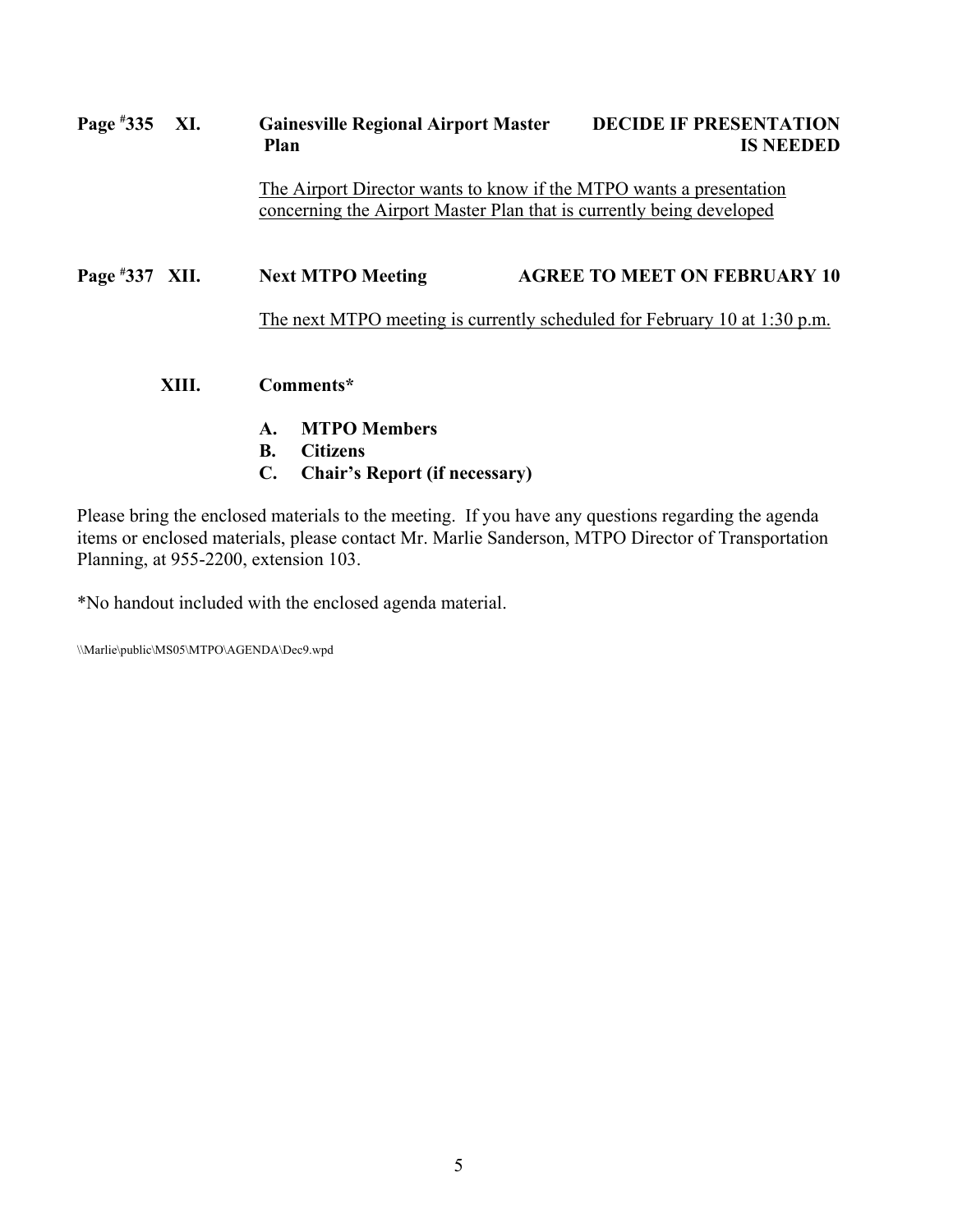## **North Central Florida Regional Planning Council**

2009 N.W. 67 PLACE, SUITE A, GAINESVILLE, FLORIDA 32653-1603 (352) 955-2200 **SUNCOM 625-2200** FAX (352) 955-2209

**CONSENT AGENDA**

### **METROPOLITAN TRANSPORTATION PLANNING ORGANIZATION FOR THE GAINESVILLE URBANIZED AREA**

**Jack Durrance Auditorium Thursday, 7:00 p.m. Alachua County Administration Building December 9, 2004 Gainesville, Florida**

### **STAFF RECOMMENDATION**

**Page # 11 MTPO Minutes- July 15, 2004 APPROVE MINUTES** This set of MTPO minutes is ready for review **Page # 21 CA. 2 Proposed Budgets for FY 2003-2004 and APPROVE BUDGETS FY 2004-2005** These budgets will allow staff to monitor MTPO expenditures and make appropriate adjustments as needed **Page # 25 CA. 3 Fiscal Year 2003/04 MTPO APPROVE RECOMMENDATION**

**Audit- Letter of Engagement**

The Regional Planning Council is recommending an Auditor to conduct the MTPO Audit

**Page # 31 University Area "No Turn On Red" Signs APPROVE JOINT RECOMMENDATION**

> The MTPO wanted to know why these signs were installed as part of the traffic signal update projects adjacent to the University

**Page # 35 Coordinating Board Membership APPROVE STAFF Certification RECOMMENDATION** 

> Each year, we are required to certify that the membership of this Board meets State requirements and represents a cross section of our community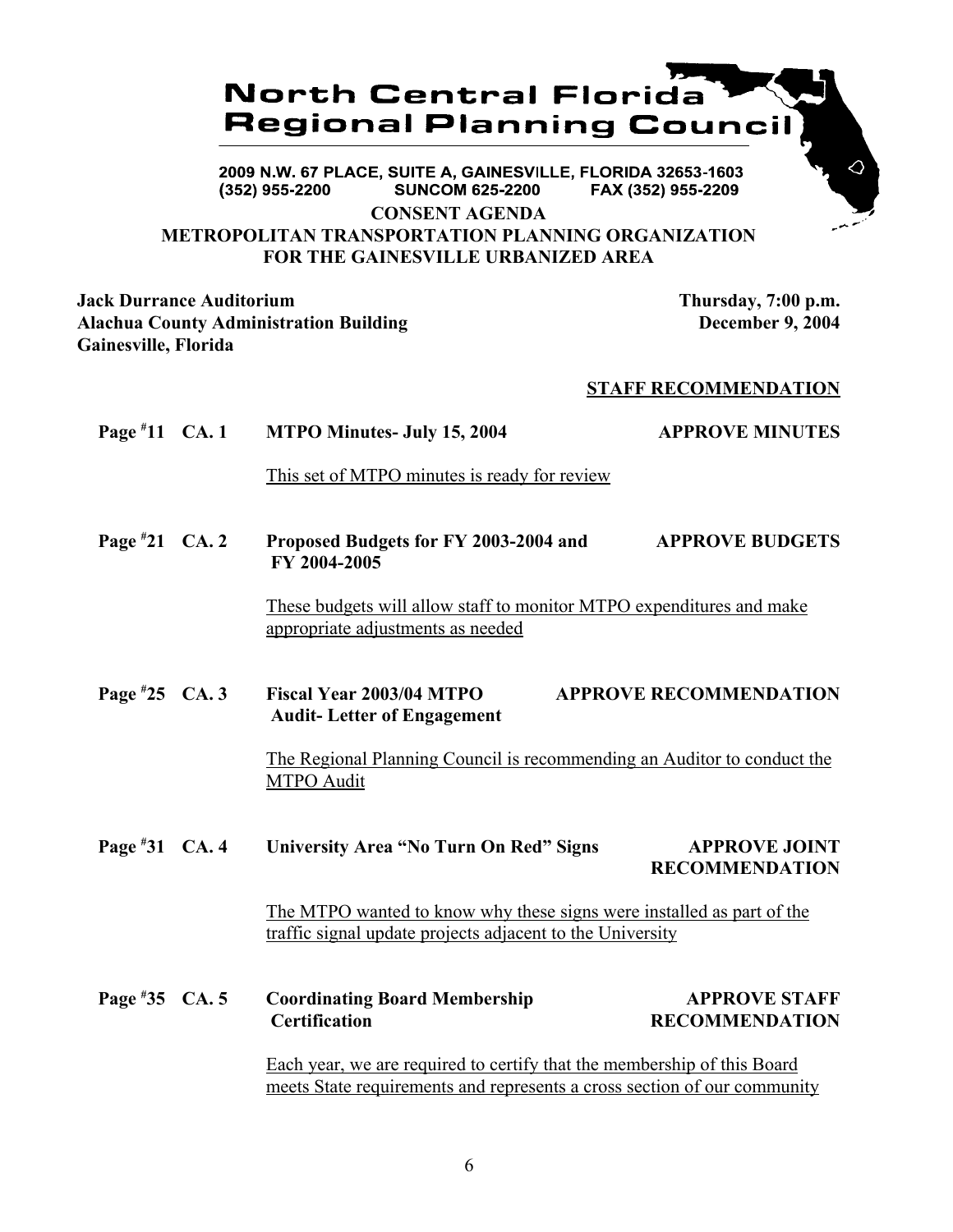| Page $*37$ CA. 6  | <b>Resolution of Appreciation</b>                                                                                                                        | <b>APPROVE RESOLUTION</b>                                  |
|-------------------|----------------------------------------------------------------------------------------------------------------------------------------------------------|------------------------------------------------------------|
|                   | This resolution recognizes Commissioner Chuck Chestnut's service as Chair<br>of the Coordinating Board                                                   |                                                            |
| Page #43 CA. 7    | "Door-through-Door" Service                                                                                                                              | <b>APPROVE COORDINATING</b><br><b>BOARD RECOMMENDATION</b> |
|                   | At the last meeting, a citizen requested that disabled transportation riders<br>receive this type of service                                             |                                                            |
| Page $*47$ CA. 8  | <b>Amendment to FY 03/04 Nonurbanized Area</b><br><b>APPROVE STAFF</b><br><b>Formula Grant Purchase of Service Agreement RECOMMENDATION</b>              |                                                            |
|                   | This Agreement needs to be amended because there has been an increase in<br>funding for this grant                                                       |                                                            |
| Page #51 CA. 9    | <b>Purchase of Service Agreement- Year 2004</b>                                                                                                          | <b>APPROVE STAFF</b><br><b>RECOMMENDATION</b>              |
|                   | This Agreement allows the MTPO to use Federal Section 5311 funds to<br>provide transportation to the elderly, disabled and economically<br>disadvantaged |                                                            |
| Page $*63$ CA. 10 | <b>Annual Performance Evaluation</b>                                                                                                                     | <b>NO ACTION REQUIRED</b>                                  |
|                   | The Coordinating Board recommends that MV Transportation continue as<br>the Community Transportation Coordinator for Alachua County                      |                                                            |
| Page #87 CA. 11   | <b>Transportation Disadvantaged</b><br><b>Program-Status Report</b>                                                                                      | <b>NO ACTION REQUIRED</b>                                  |
|                   | The MTPO has asked for regular status reports concerning this program                                                                                    |                                                            |
| Page #91 CA. 12   | <b>Audible Pedestrian Crossing Devices</b>                                                                                                               | <b>APPROVE JOINT</b><br><b>RECOMMENDATION</b>              |
|                   | The President of the Council for the Blind wants to know if these devices<br>can be installed in this area                                               |                                                            |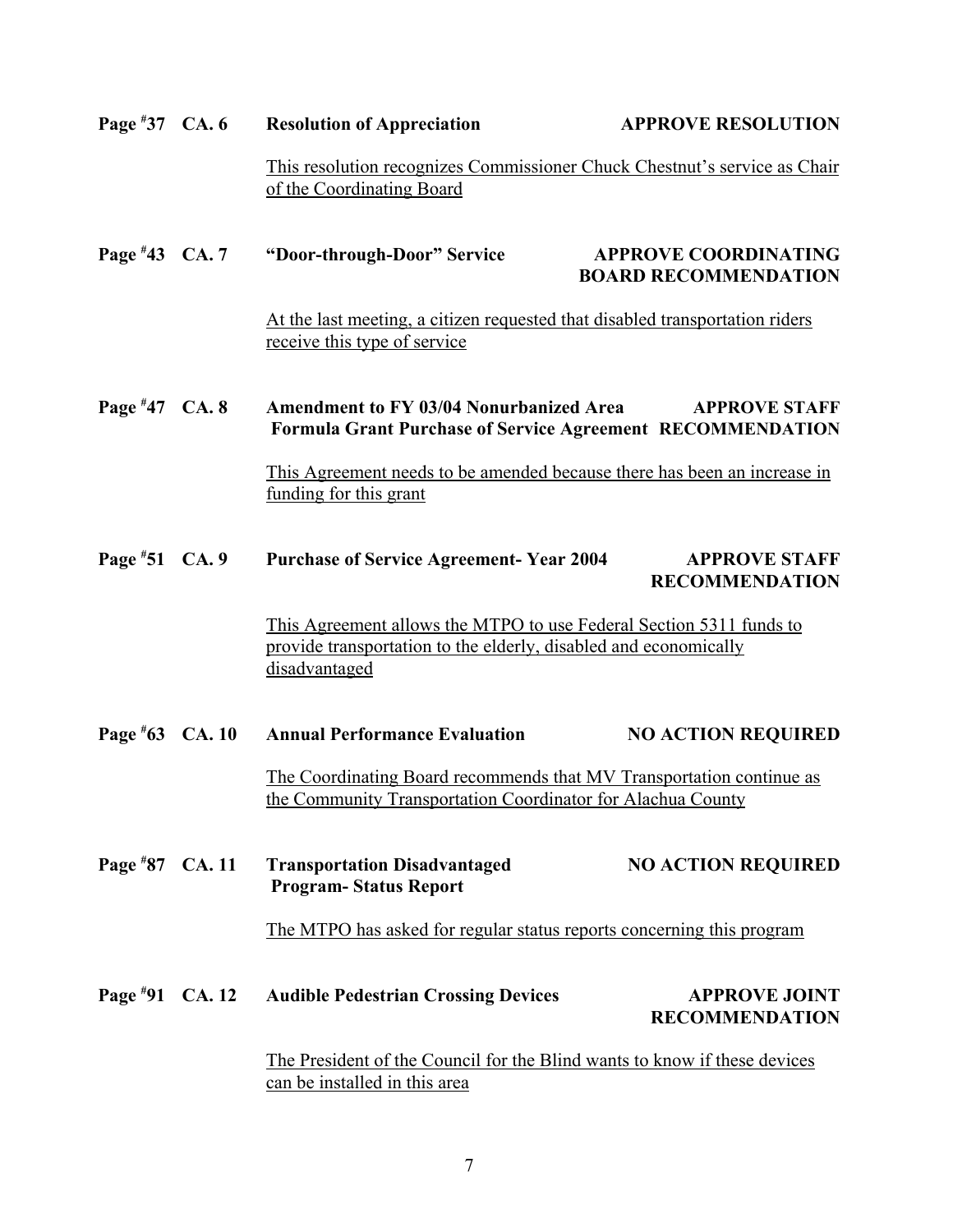#### Page #93 CA. 13 **93 White Cane Law Enforcement Signs APPROVE JOINT**

# **RECOMMENDATION**

The President of the Council for the Blind wants to know if these signs can be installed on speed limit signs in this area

#### **Page #** Public Involvement Plan Update **APPROVE JOINT RECOMMENDATION**

This time each year, the MTPO reviews this plan to see if changes are needed in order to improve the public involvement process

#### Page #99 CA. 15 **PEROVE RESOLUTION**

This Resolution must be submitted to FDOT in order for the MTPO to receive additional transit planning funds

#### Page #103 CA. 16 **103 W. 6th Street/W. University Avenue- NO ACTION REQUIRED Capacity Analysis**

A member of the MTPO has requested information concerning how this intersection operates today versus how it will operate as a roundabout

#### **Page # 107 CA. 17 Florida's Strategic Intermodal System- NO ACTION REQUIRED Status Report**

The Florida Department of Transportation is moving forward with the implementation of the Draft Strategic Plan

#### **Page # 115 Strategic Intermodal System-** NO ACTION REQUIRED **Funded Projects**

In our area, two projects on S. Main Street have been funded

#### **Page # 123 Strategic Intermodal System-** NO ACTION REQUIRED **University and MTPO Chair Letters**

Enclosed are recent letters forwarding comments to FDOT concerning the Strategic Intermodal System